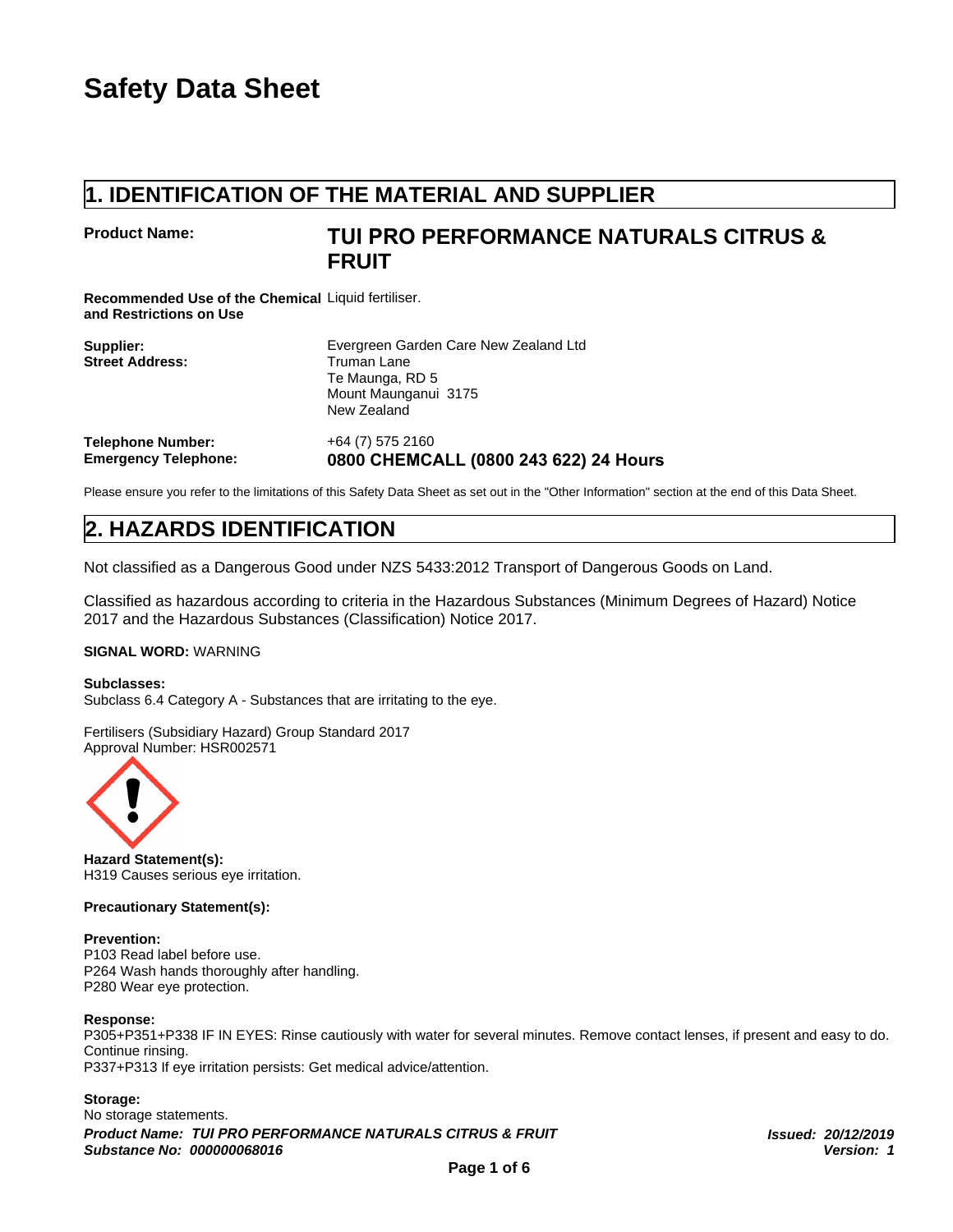## **Disposal:**

## **3. COMPOSITION AND INFORMATION ON INGREDIENTS**

| <b>Safety Data Sheet</b>                                                                                                                                                                                                                                                                                                                                                                                                                                |                   |                   |                                                    |
|---------------------------------------------------------------------------------------------------------------------------------------------------------------------------------------------------------------------------------------------------------------------------------------------------------------------------------------------------------------------------------------------------------------------------------------------------------|-------------------|-------------------|----------------------------------------------------|
|                                                                                                                                                                                                                                                                                                                                                                                                                                                         |                   |                   |                                                    |
| Disposal:<br>P501 In case of a substance that is in compliance with a HSNO approval other than a Part 6A (Group Standards) approval, a label<br>must provide a description of one or more appropriate and achievable methods for the disposal of a substance in accordance with<br>the Hazardous Substances (Disposal) Notice 2017. This may also include any method of disposal that must be avoided.<br>3. COMPOSITION AND INFORMATION ON INGREDIENTS |                   |                   |                                                    |
| <b>Components</b>                                                                                                                                                                                                                                                                                                                                                                                                                                       | <b>CAS Number</b> | <b>Proportion</b> | <b>Hazard Codes</b>                                |
| Inorganic nitrate                                                                                                                                                                                                                                                                                                                                                                                                                                       |                   | $10 - 30%$        | H <sub>272</sub> H <sub>302</sub> H <sub>319</sub> |
|                                                                                                                                                                                                                                                                                                                                                                                                                                                         |                   |                   |                                                    |

## **Inhalation:**

Remove victim from area of exposure - avoid becoming a casualty. Remove contaminated clothing and loosen remaining clothing. Allow patient to assume most comfortable position and keep warm. Keep at rest until fully recovered. Seek medical advice if effects persist. Remove victim from area of exposure - avoid becoming a casualty. Remove contamining coltring, Allow patient to assume most comfortable position and keep warm<br>recovered. Seek medical advice if effects persist.<br>**Skin Contact** 

## **Skin Contact:**

If skin contact occurs, remove contaminated clothing and wash skin with running water. If irritation occurs seek medical advice.

## **Eye Contact:**

If in eyes, hold eyelids apart and flush the eye continuously with running water. Continue flushing until advised to stop by a Poisons Information Centre or a doctor, or for at least 15 minutes.

## **Ingestion:**

Rinse mouth with water. If swallowed, give a glass of water to drink. If vomiting occurs give further water. Never give anything by the mouth to an unconscious patient. Seek medical advice.

## **Indication of immediate medical attention and special treatment needed:**

Treat symptomatically.

## **Suitable Extinguishing Media:**

Fine water spray, normal foam, dry agent (carbon dioxide, dry chemical powder).

## **Specific hazards arising from the chemical:**

Not combustible, however following evaporation of the water component of the material, the residual material can burn if ignited.

## **Special protective equipment and precautions for fire-fighters:**

On burning will emit toxic fumes, including those of oxides of nitrogen. Fire fighters to wear self-contained breathing apparatus and suitable protective clothing if risk of exposure to vapour or products of combustion. Keep containers cool with water spray. **EXERCTMENT IN THE CONDUCT CONDUCT CONDUCT CONDUCT CONDUCT CONDUCT CONDUCT CONDUCT CONDUCT CONDUCT CONDUCT CONDUCT CONDUCT CONDUCT CONDUCT CONDUCT CONDUCT CONDUCT CONDUCT CONDUCT CONDUCT CONDUCT CONDUCT CONDUCT CONDUCT CON** 

*Product Name: TUI PRO PERFORMANCE NATURALS CITRUS & FRUIT Substance No: 000000068016*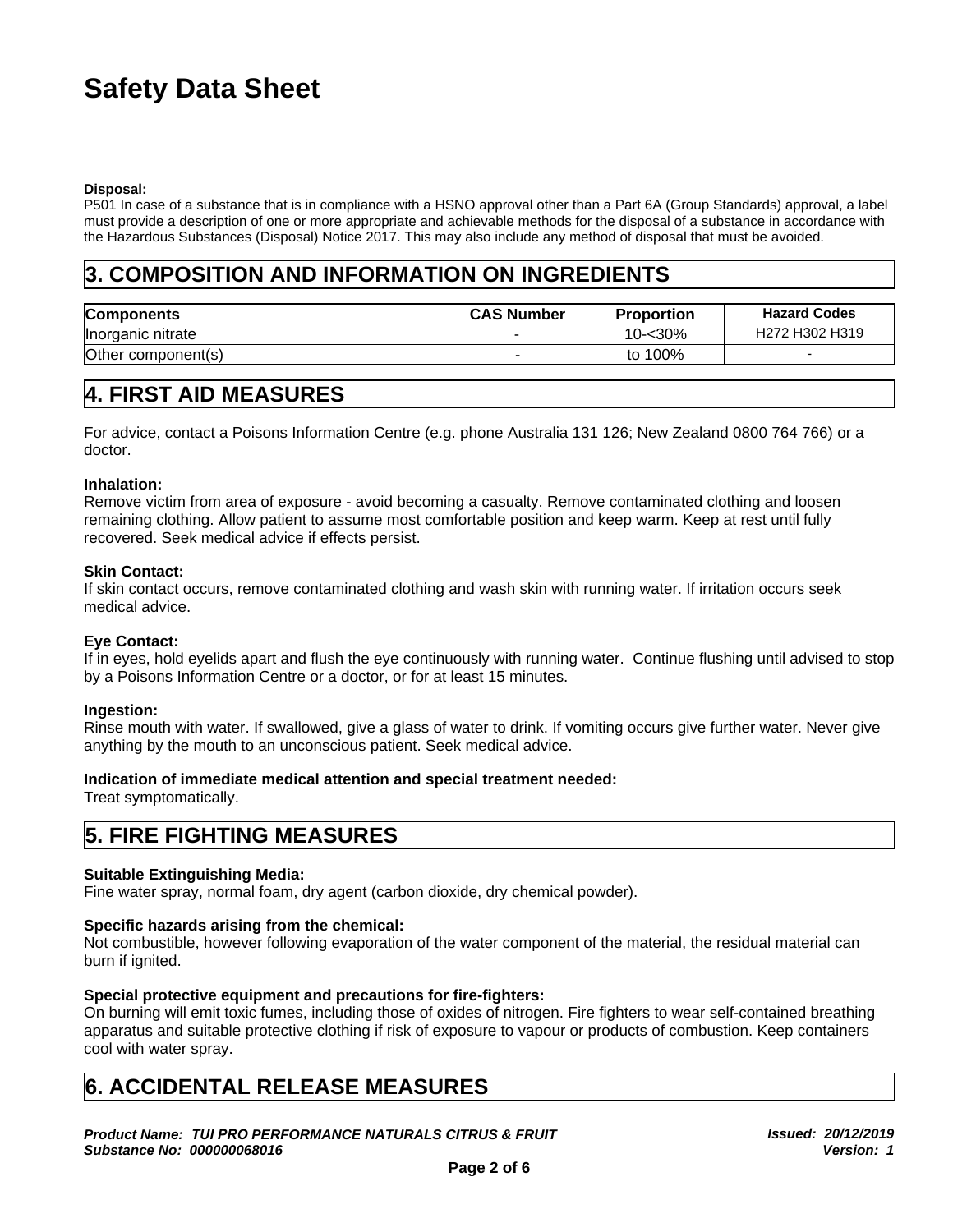## **Emergency procedures/Environmental precautions:**

Clear area of all unprotected personnel. If contamination of sewers or waterways has occurred advise local emergency services.

## **Personal precautions/Protective equipment/Methods and materials for containment and cleaning up:**

Slippery when spilt. Avoid accidents, clean up immediately. Wear protective equipment to prevent skin and eye contact and breathing in vapours. Work up wind or increase ventilation. Contain - prevent run off into drains and waterways. Use absorbent (soil, sand or other inert material). Collect and seal in properly labelled containers or drums for disposal. **Safety Data Sheet**<br> **Safety Data Sheet**<br> **Emergency procedures/Environmental precautions:**<br>
Clear area of all unprotected personnel. If contamination of sewers or waterways has<br>
emergency services.<br> **Personal precautions/ Emergency procedures/Environmental precautions:**<br>Clear area of all unprotected personnel. If contamination of sewers or waterways has occurred advise local<br>emergency services.<br>**Personal precautions/Protective equipment/Me** 

**Precautions for safe handling:** Avoid skin and eye contact and breathing in vapour, mists and aerosols.

**Conditions for safe storage, including any incompatibilities:** Store in a cool, dry, well ventilated place and out of direct sunlight. Keep containers closed when not in use - check regularly for leaks.

**Workplace Exposure Standards:** No value assigned for this specific material by the New Zealand Workplace Health & Safety Authority.

## **Appropriate engineering controls:**

Natural ventilation should be adequate under normal use conditions. Keep containers closed when not in use.

## **Individual protection measures, such as Personal Protective Equipment (PPE):**

The selection of PPE is dependent on a detailed risk assessment. The risk assessment should consider the work situation, the physical form of the chemical, the handling methods, and environmental factors.

OVERALLS, SAFETY SHOES, CHEMICAL GOGGLES, GLOVES.



Wear overalls, chemical goggles and impervious gloves. Use with adequate ventilation. If determined by a risk assessment an inhalation risk exists, wear a suitable mist respirator meeting the requirements of AS/NZS 1715 and AS/NZS 1716. Always wash hands before smoking, eating, drinking or using the toilet. Wash contaminated clothing and other protective equipment before storage or re-use. **Individual protection measures, such as Personal Protective Equipment (PPE):**<br>The selection of PPE is dependent on a detailed risk assessment. The risk assessment should consider the<br>situation, the physical form of the ch

**Physical state:** Liquid **Colour:** Brown **Odour:** Not specified **Solubility:** Miscible in water. **Specific Gravity:** Not available **Relative Vapour Density (air=1):** Not available **Vapour Pressure (20 °C):** Not available

*Product Name: TUI PRO PERFORMANCE NATURALS CITRUS & FRUIT Substance No: 000000068016*

*Issued: 20/12/2019 Version: 1*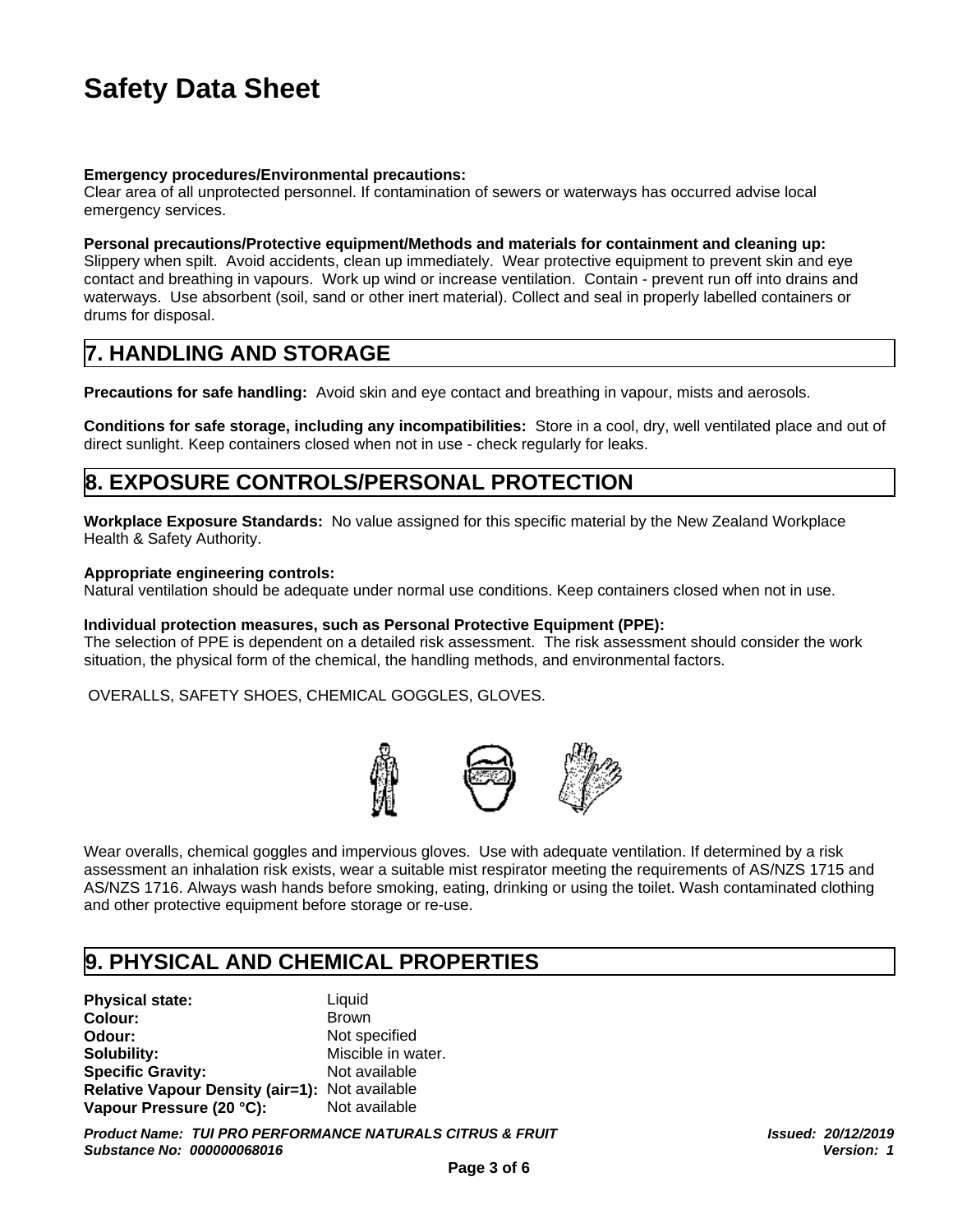| Flash Point (°C):                | Not available |
|----------------------------------|---------------|
| <b>Flammability Limits (%):</b>  | Not available |
| Autoignition Temperature (°C):   | Not available |
| <b>Boiling Point/Range (°C):</b> | Not available |
| pH:                              | 6-8           |

| <b>Safety Data Sheet</b>                                                                                                          |                                                                                                                                                                                                                               |
|-----------------------------------------------------------------------------------------------------------------------------------|-------------------------------------------------------------------------------------------------------------------------------------------------------------------------------------------------------------------------------|
| Flash Point (°C):<br>Flammability Limits (%):<br><b>Autoignition Temperature (°C):</b><br><b>Boiling Point/Range (°C):</b><br>pH: | Not available<br>Not available<br>Not available<br>Not available<br>$6 - 8$                                                                                                                                                   |
| 10. STABILITY AND REACTIVITY                                                                                                      |                                                                                                                                                                                                                               |
| <b>Reactivity:</b>                                                                                                                | No information available.                                                                                                                                                                                                     |
| <b>Chemical stability:</b>                                                                                                        | Stable under normal ambient and anticipated storage and handling conditions of<br>temperature and pressure.                                                                                                                   |
| <b>Possibility of hazardous</b><br>reactions:                                                                                     | No hazardous reactions when stored and handled correctly.                                                                                                                                                                     |
| <b>Conditions to avoid:</b>                                                                                                       | Avoid exposure to direct sunlight.                                                                                                                                                                                            |
| Incompatible materials:                                                                                                           | None known.                                                                                                                                                                                                                   |
| <b>Hazardous decomposition</b><br>products:                                                                                       | Oxides of nitrogen. Oxides of sodium. Oxides of sulfur. Metal oxides.                                                                                                                                                         |
| 11. TOXICOLOGICAL INFORMATION                                                                                                     |                                                                                                                                                                                                                               |
|                                                                                                                                   | No adverse health effects expected if the product is handled in accordance with this Safety Data Sheet and the<br>product label. Symptoms or effects that may arise if the product is mishandled and overexposure occurs are: |
| <b>Indection:</b>                                                                                                                 | No advarge effects expected between lerge emeupts may cause peugeo and                                                                                                                                                        |

| Ingestion:           | No adverse effects expected, however, large amounts may cause nausea and<br>vomiting.   |
|----------------------|-----------------------------------------------------------------------------------------|
| Eye contact:         | An eye irritant.                                                                        |
| <b>Skin contact:</b> | Contact with skin may result in irritation.                                             |
| Inhalation:          | Material may be irritant to the mucous membranes of the respiratory tract<br>(airways). |

**Acute toxicity:** No LD50 data available for the product.

| <b>Skin corrosion/irritation:</b>            | Non-irritant. The product has not been tested; the classification is based on the<br>components of the mixture. |
|----------------------------------------------|-----------------------------------------------------------------------------------------------------------------|
| Serious eye damage/irritation:               | Irritant. The product has not been tested; the classification is based on the<br>components of the mixture.     |
| <b>Respiratory or skin</b><br>sensitisation: | No information available.                                                                                       |

**Chronic effects:**

| <b>Mutagenicity:</b>                  | No information available. |
|---------------------------------------|---------------------------|
| <b>Carcinogenicity:</b>               | No information available. |
| <b>Reproductive toxicity:</b>         | No information available. |
| <b>Specific Target Organ Toxicity</b> | No information available. |
| (STOT) - single exposure:             |                           |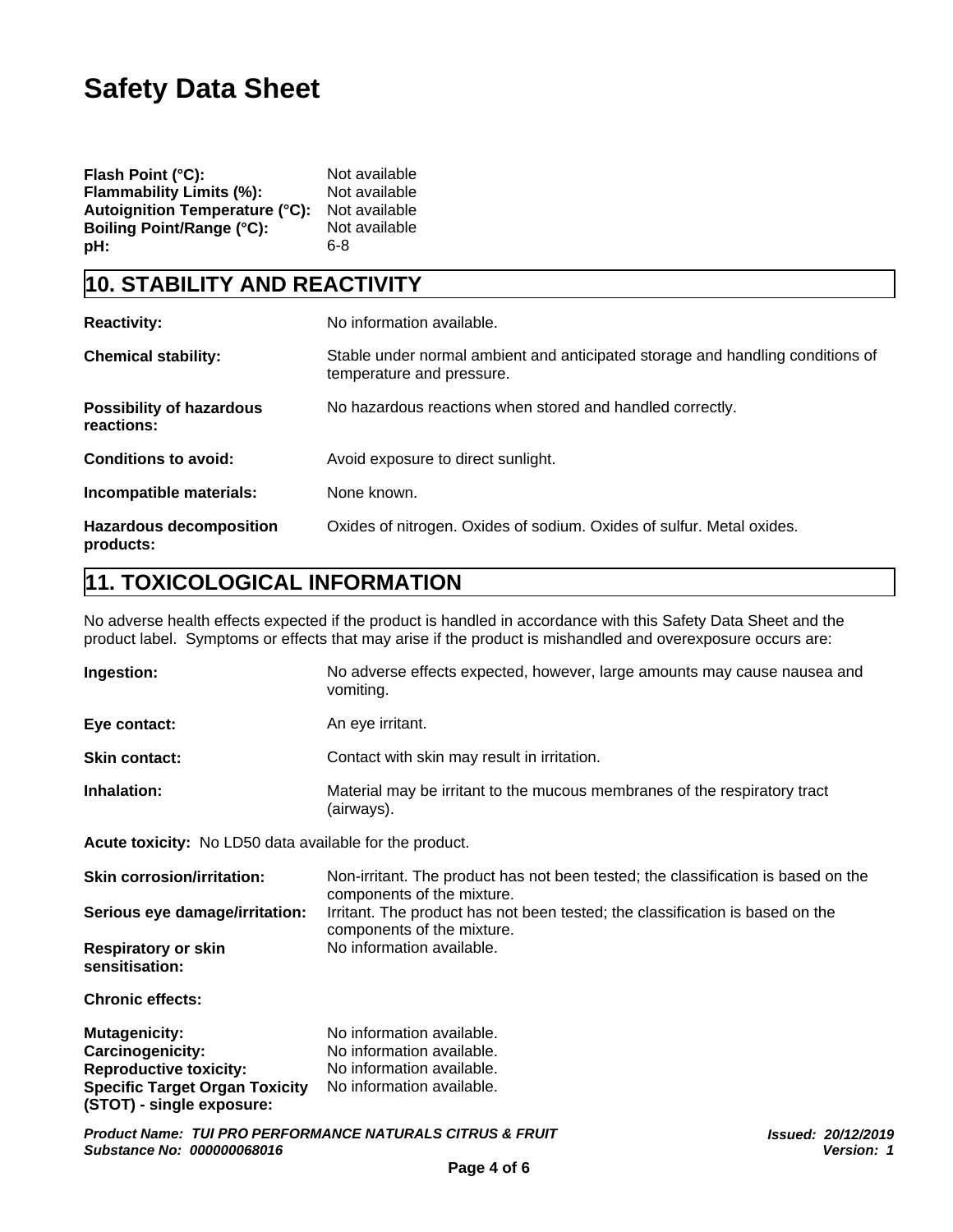| <b>Specific Target Organ Toxicity</b> | No information available. |
|---------------------------------------|---------------------------|
| (STOT) - repeated exposure:           |                           |
| <b>Aspiration hazard:</b>             | No information available. |

| <b>Safety Data Sheet</b>                                                                                                 |                                                                                             |  |
|--------------------------------------------------------------------------------------------------------------------------|---------------------------------------------------------------------------------------------|--|
|                                                                                                                          |                                                                                             |  |
|                                                                                                                          |                                                                                             |  |
| <b>Specific Target Organ Toxicity</b><br>(STOT) - repeated exposure:                                                     | No information available.                                                                   |  |
| <b>Aspiration hazard:</b>                                                                                                | No information available.                                                                   |  |
| <b>12. ECOLOGICAL INFORMATION</b>                                                                                        |                                                                                             |  |
| <b>Ecotoxicity</b>                                                                                                       | Avoid contaminating waterways.                                                              |  |
| Persistence/degradability:                                                                                               | No information available.                                                                   |  |
| <b>Bioaccumulative potential:</b>                                                                                        | No information available.                                                                   |  |
| <b>Mobility in soil:</b>                                                                                                 | No information available.                                                                   |  |
| <b>13. DISPOSAL CONSIDERATIONS</b>                                                                                       |                                                                                             |  |
| <b>Disposal methods:</b><br>local/regional/national/international regulations.                                           | Refer to local government authority for disposal recommendations. Dispose of contents/conta |  |
| <b>14. TRANSPORT INFORMATION</b>                                                                                         |                                                                                             |  |
| <b>Road and Rail Transport</b><br>Not classified as a Dangerous Good under NZS 5433:2012 Transport of Dangerous Goods or |                                                                                             |  |

## **Disposal methods:**

Refer to local government authority for disposal recommendations. Dispose of contents/container in accordance with local/regional/national/international regulations.

## **Road and Rail Transport**

Not classified as a Dangerous Good under NZS 5433:2012 Transport of Dangerous Goods on Land.

## **Marine Transport**

Not classified as Dangerous Goods by the criteria of the International Maritime Dangerous Goods Code (IMDG Code) for transport by sea; NON-DANGEROUS GOODS. **Disposal methods:**<br> **Refer to local government authority for disposal recommendations.** Dispose of contents/contain<br>
Read and Rail Transport<br> **14. TRANSPORT INFORMATION**<br> **Read and Rail Transport**<br>
Not classified as a Dan

## **Air Transport**

Not classified as Dangerous Goods by the criteria of the International Air Transport Association (IATA) Dangerous Goods Regulations for transport by air; NON-DANGEROUS GOODS. **AIT ITAINSPORE:**<br> **AIT ITAINSPORENT AIT CONDUCTS CONSTRESS IN A DISCREDIST CONSTREMATION**<br> **16. REGULATORY INFORMATION**<br> **15. REGULATORY INFORMATION**<br> **15. REGULATORY INFORMATION**<br> **Classified as hazardous according to cr** 

## **Classification:**

Classified as hazardous according to criteria in the Hazardous Substances (Minimum Degrees of Hazard) Notice 2017 and the Hazardous Substances (Classification) Notice 2017.

## **Subclasses:**

Subclass 6.4 Category A - Substances that are irritating to the eye.

## Fertilisers (Subsidiary Hazard) Group Standard 2017 Approval Number: HSR002571

## **Hazard Statement(s):**

H319 Causes serious eye irritation.

This safety data sheet has been prepared by Ixom Operations Pty Ltd (Toxicology & SDS Services).